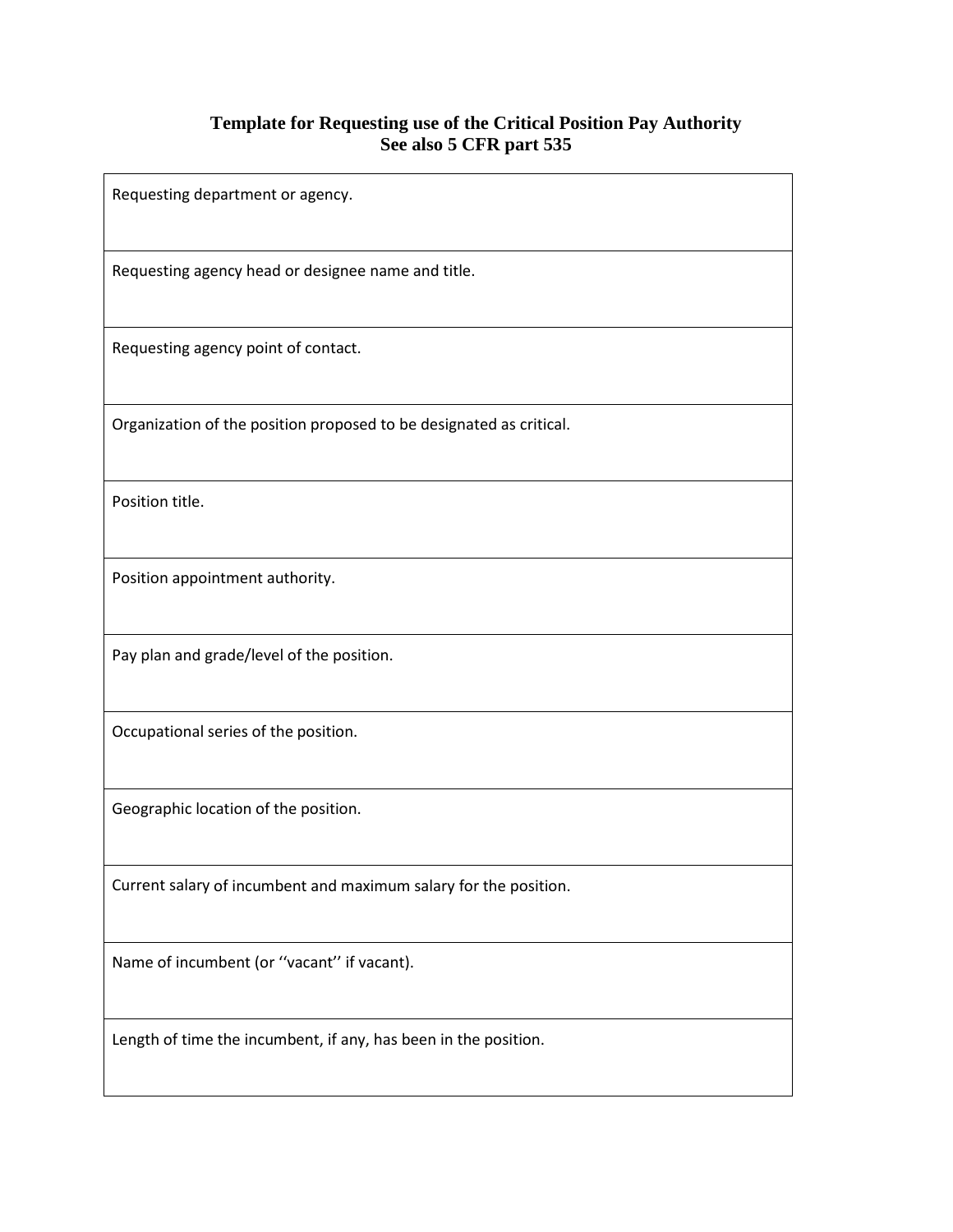Whether the incumbent is eligible for immediate retirement; and, if not, when the incumbent would be so eligible.

If the position is new, the length of time the position has been vacant.

Provide a written evaluation of the need to designate the position as critical. Such an evaluation must include—

(i) The kinds of work required by the position and the context within which it operates;

(ii) The range of positions and qualification requirements that characterize the occupational field, including those that require extremely high levels of expertise;

(iii) The rates of pay reasonably and generally required in the public and private sectors for similar positions; and

(iv) The availability of individuals who possess the qualifications to do the work required by the position.

Provide information on agency experiences in efforts to recruit or retain exceptionally well qualified individuals for the position or similar positions.

Provide an assessment of why the position could not be filled with a desired candidate without using the critical position pay authority. This assessment must include a justification as to why other human resources flexibilities such as recruitment, relocation, and retention incentives under 5 CFR part 575 could not be used.

Provide an explanation of the organizational context of the position and how it compares with other critical positions in the agency.